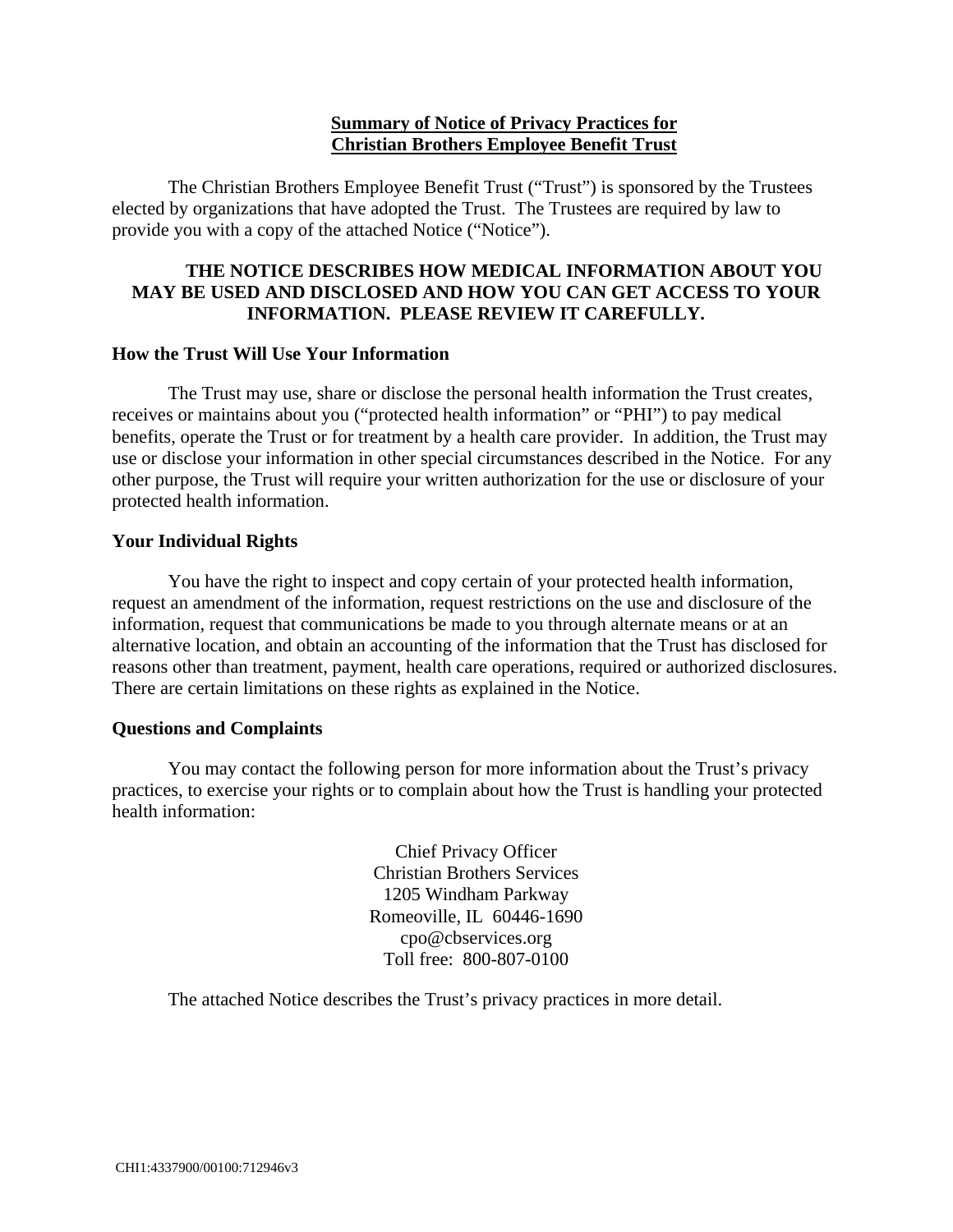## **NOTICE OF PRIVACY PRACTICES FOR CHRISTIAN BROTHERS EMPLOYEE BENEFIT TRUST**

## **THIS NOTICE DESCRIBES HOW MEDICAL INFORMATION ABOUT YOU MAY BE USED AND DISCLOSED AND HOW YOU CAN GET ACCESS TO YOUR INFORMATION. PLEASE REVIEW IT CAREFULLY.**

## **1. Why Am I Receiving This Notice?**

The Christian Brothers Employee Benefit Trust ("Trust") is subject to the Health Insurance Portability and Accountability Act of 1996, as amended ("HIPAA"). The Trust is sponsored by the Trustees elected by organizations that have adopted the Trust. The privacy of your personal health information that is created, used, or disclosed by the Trust is protected by HIPAA. The Trustees are required by law to:

- maintain the privacy of your protected health information ("PHI");
- provide you with this Notice of the Trust's legal duties and privacy practices with respect to your PHI; and
- abide by the terms of this Notice.

## **2. What is PHI?**

PHI, or protected health information, is the identifiable health information about you created, received or maintained by the Trust, regardless of the form or medium of the information. It does not include employment records held by your employer.

# **3. How will the Trust Use my PHI?**

Under HIPAA, the Trust must disclose your PHI:

- to you or your legal representative when you ask for information;
- to the U.S. Department of Health and Human Services, if necessary, to make sure your privacy is protected; and
- where otherwise required by law.

The Trust, and the individuals who administer the Trust, may use, receive or disclose your PHI for treatment, payment or health care operations without obtaining a written authorization from you. These activities cover a broad range of activities, including

- **Treatment**. The Trust may disclose protected health information to your providers for treatment, including the provision of care (diagnosis, cure, etc.) or the coordination or management of that care.
- **Payment.** The Trust may use and disclose your protected health information to pay benefits. Payment activities may include receiving claims or bills from your health care providers, processing payments, sending explanations of benefits (EOBs) to Trust participants, reviewing the medical necessity of the services rendered, conducting claims appeals and coordinating the payment of benefits between multiple medical plans.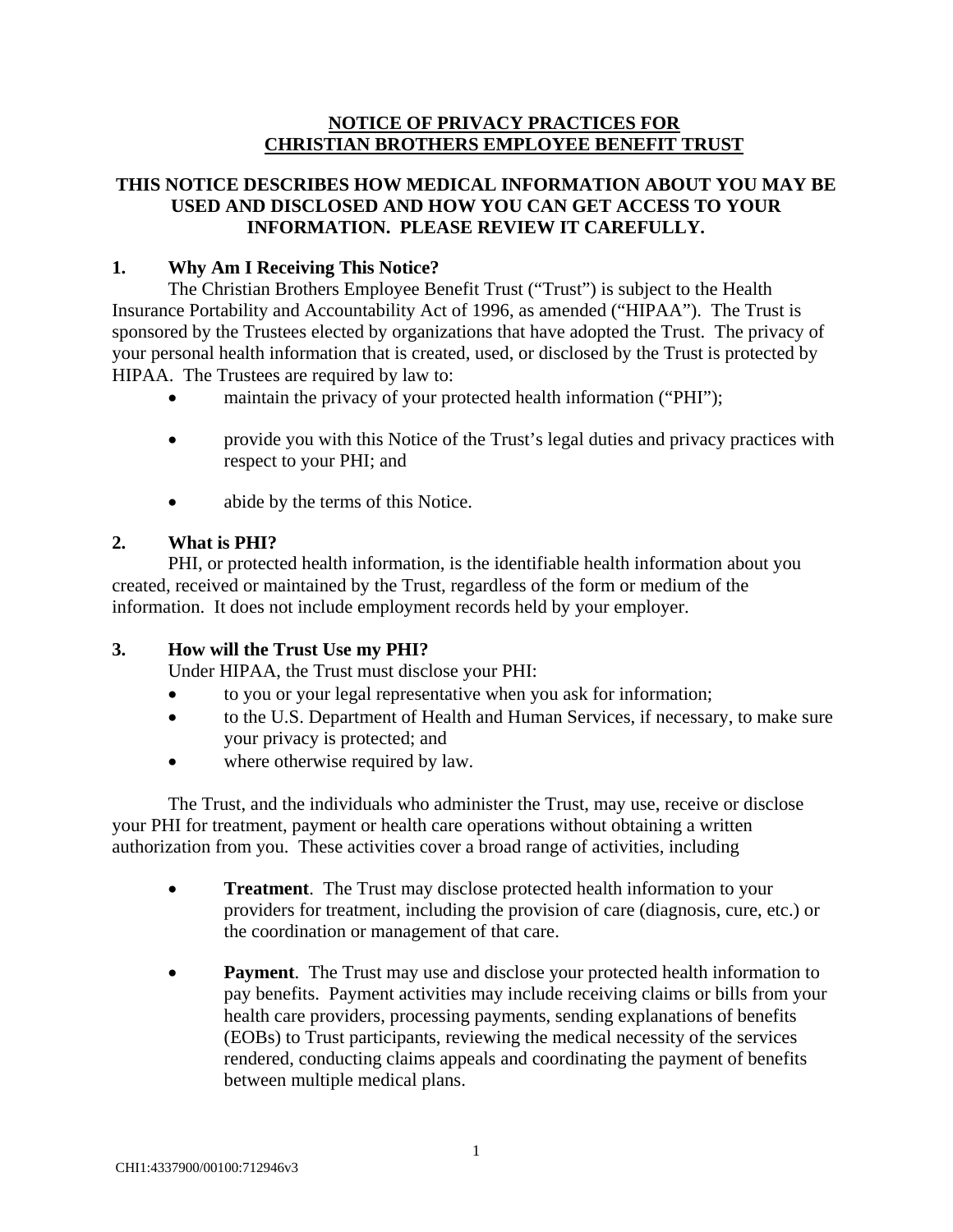**Health Care Operations**. The Trust may use and disclose your protected health information for Trust operational purposes. For example, the Trust may use or disclose your protected health information for Trust administration activities such as enrollment, verification to your doctors or hospitals that you are eligible for benefits under the Trust, disease management programs and other Trust-related activities, including audits of claims.

The Trust may also use and disclose your protected health information to provide information to you about disease management programs, treatment alternatives or other healthrelated benefits and services that may be of interest to you without your prior authorization, unless such communications are considered to be "marketing" as described below. Communications of health information for the purpose of "marketing" generally requires your authorization. A communication about a product or service that encourages you to purchase or use the product or service is considered "marketing." A "marketing" communication requires your authorization, unless the Trust receives no financial remuneration for the communication and the communication relates to (i) a health related product or service provided by the Trust to you, (ii) your treatment, or (iii) case management or coordination for your benefits under the Trust. In addition, "marketing" does not include refill reminders or other communications about a drug or biologic that is currently being prescribed to you, only if any financial remuneration received by the Trust in exchange for the communication is reasonably related to the Trust's cost of making the communication (i.e., the Trust is not making a profit on the disclosure).

The Trust may contract with other businesses for certain Trust administrative services. The Trust may release your health information to one or more of these "business associates" for Trust administration if the business associate agrees in writing to protect the privacy of your information.

The Trustees of the Trust, as the sponsor of the Trust, as well as employees and agents of Christian Brothers Services, the organization selected by the Trustees to administer the Trust, will also have access to your protected health information for Trust administration purposes. Access to your protected health information by Trustees or employees of Christian Brothers Services will be limited to persons responsible for Trust administration. Notwithstanding the foregoing, the Trustees of the Trust, as well as employees and agents of Christian Brothers Services will not use or disclose genetic information for underwriting purposes.

Unless you authorize the Trust otherwise in writing (or the individually identifying data is deleted from the information), your protected health information will be available only to individuals who need the information to conduct these Trust administration activities and the release of your PHI will be limited to the minimum disclosure required, unless otherwise permitted or required by law.

# **4. Under What Circumstances Would My PHI be Released for Other than Trust Administration?**

The Trust is also permitted to use or disclose your protected health information, without obtaining a written authorization from you, in the following circumstances:

• For certain required public health activities (such as reporting disease outbreaks);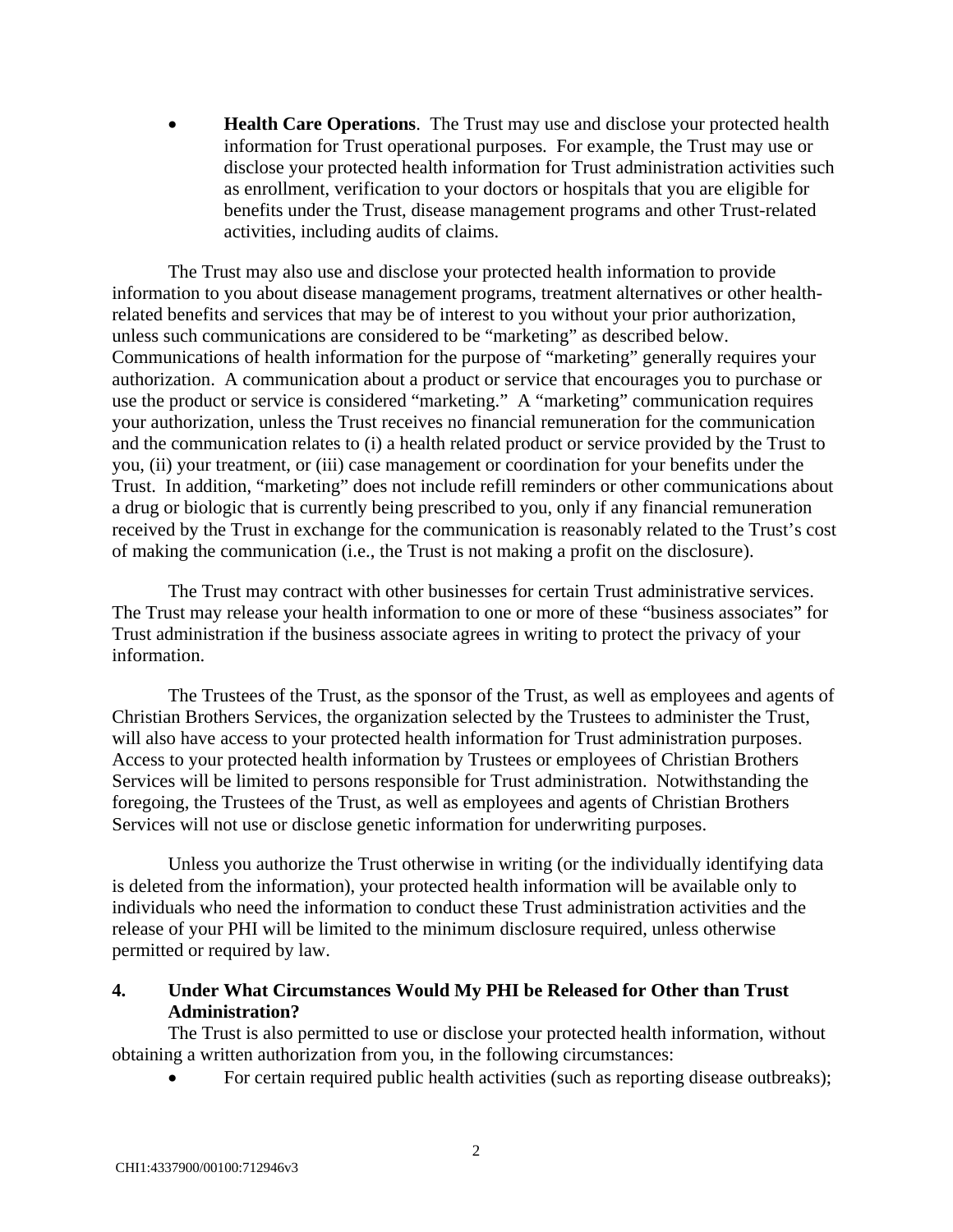- To prevent serious harm to you or other potential victims, where abuse, neglect or domestic violence is involved;
- For health oversight agency for oversight activities authorized by law;
- In the course of any judicial or administrative proceeding in response to a court or administrative tribunal's order, subpoena, discovery request or other lawful process;
- For a law enforcement purpose to a law enforcement official if certain legal conditions are met (such as providing limited information to locate a missing person);
- For research studies that meet all privacy law requirements (such as research related to the prevention of disease or disability);
- To avert a serious threat to the health or safety of you or any other person; and
- To the extent necessary to comply with laws and regulations related to workers' compensation or similar programs.

Any other use or disclosure of your protected health information not identified within this Notice will be made only with your written authorization.

# **5. Does My State Privacy Law Also Apply to PHI?**

If your state laws provide more stringent privacy protections than HIPAA, the more stringent state law will still apply to protect your rights. If you have a question about your rights under any particular federal or state law, please contact the person identified below as the Privacy Contact.

# **6. How Do I Authorize a Release of My PHI?**

You will need to complete a written authorization form. An authorization form is available from our website, *www.cbservices.org*, or by calling us at 800-807-0100*.* You have the right to limit the type of information that you authorize the Trust to disclose and the persons to whom it should be disclosed. You may revoke your written authorization at any time, and the revocation will be followed to the extent action on the authorization has not yet been taken.

# **7. What Are My Individual Rights With Respect to My PHI?**

You have the right to:

 Request the Trust to restrict its uses and disclosures of your PHI. The Trust is not required to agree to a requested restriction; except that we will comply with your request if the request involves a disclosure not otherwise required by law and pertains solely to a health care item or service for which someone other than the Trust has paid in full. If we do agree to a restriction, we must abide by it unless you agree in writing to remove it. To request a restriction, please write to the Privacy Contact (identified at the end of this Notice) and provide specific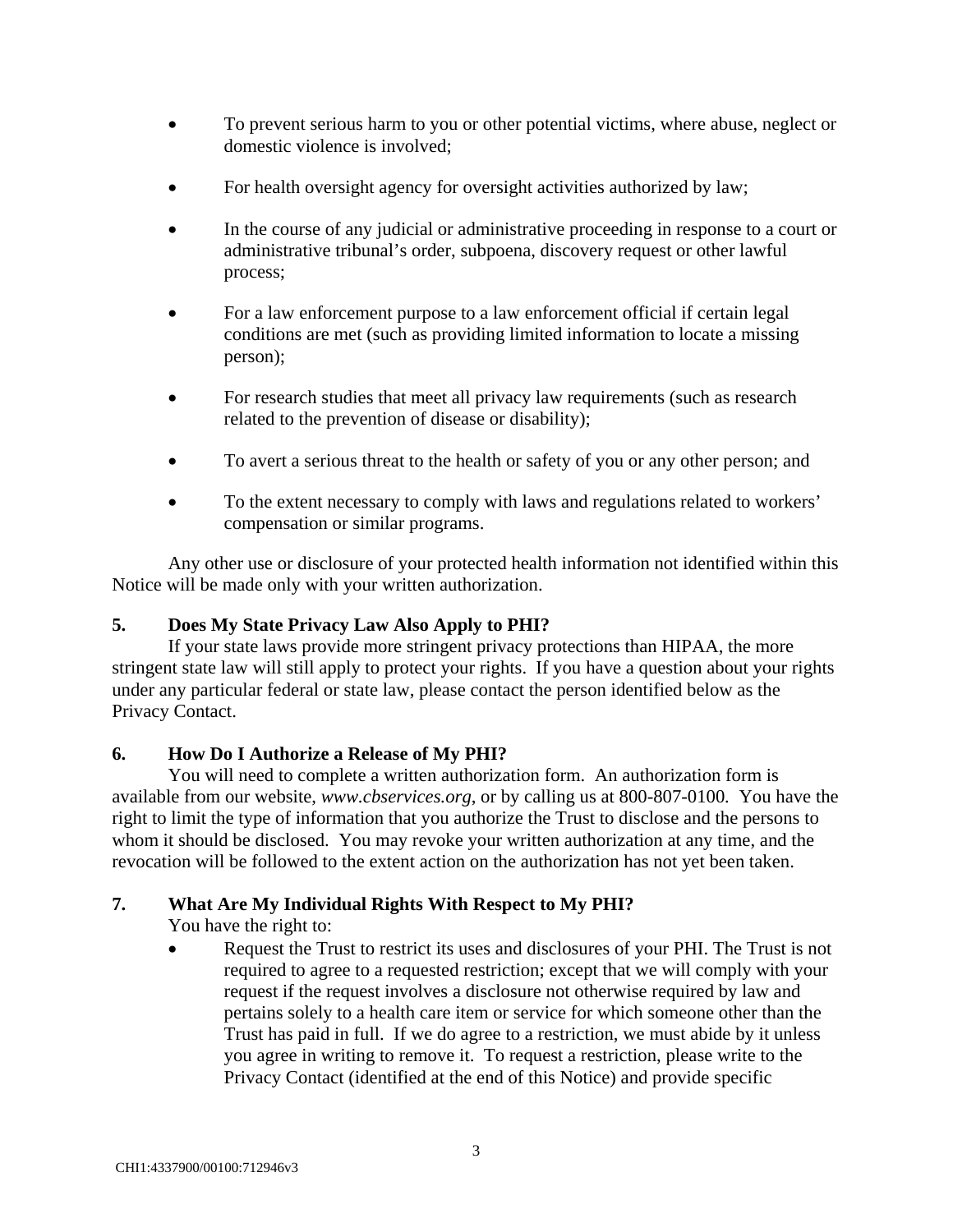information as to the disclosures that you wish to restrict and the reasons for your request. The Privacy Contact will respond in writing.

- Request that the Trust's confidential communications of your PHI be sent to another location or by alternative communicative means. For example, you may ask that we send all explanation of benefits statements (EOBs) to your office rather than your home address. The Trust is not required to accommodate your request unless your request is reasonable and you state that the Trust's ordinary communication process could endanger you.
- To inspect and obtain a copy of the PHI held by the Trust. You may obtain a copy in an electronic format of health information we use or maintain in an electronic health record, if any, and direct us to transmit a copy of the electronic health record directly to a third party you designate. However, access to psychotherapy notes, information compiled in reasonable anticipation of, or for use in legal proceedings and under certain other, relatively unusual, circumstances may be denied. Your request should be made in writing. A reasonable fee may be imposed for copying and mailing the requested information.
- Request that the Trust amend your protected health information or record if you believe the information is incorrect or incomplete.
- Receive a list of those individuals or entities who have accessed your PHI for reasons other than for treatment, payment or Trust operations or that you have authorized in writing, for up to 6 years prior to your request. In addition, you have a limited right to receive an accounting of disclosures for treatment, payment or Trust operations, for up to 3 years prior to your request, to the extent the Trust maintains an electronic health record, if any.
- Get a paper copy of this Notice at any time, even if you have agreed to receive it electronically.
- Receive notification from the Trust in the event there is a breach of unsecured protected health information.

# **8. How Do I Make A Complaint If I Think My Rights Have Been Violated?**

You may file a complaint with the Trust's Privacy Contact and with the Secretary of the Department of Health and Human Services if you believe your privacy rights have been violated by any Trust. Their addresses are available under contact information below. All complaints must be filed in writing. **You will not be retaliated against for filing a complaint.** 

# **9. Who Is the Trust's Privacy Contact?**

If you have any questions about this Notice, please contact the Trust's Privacy Contact: Chief Privacy Officer Christian Brothers Services 1205 Windham Parkway Romeoville, IL 60446-1690